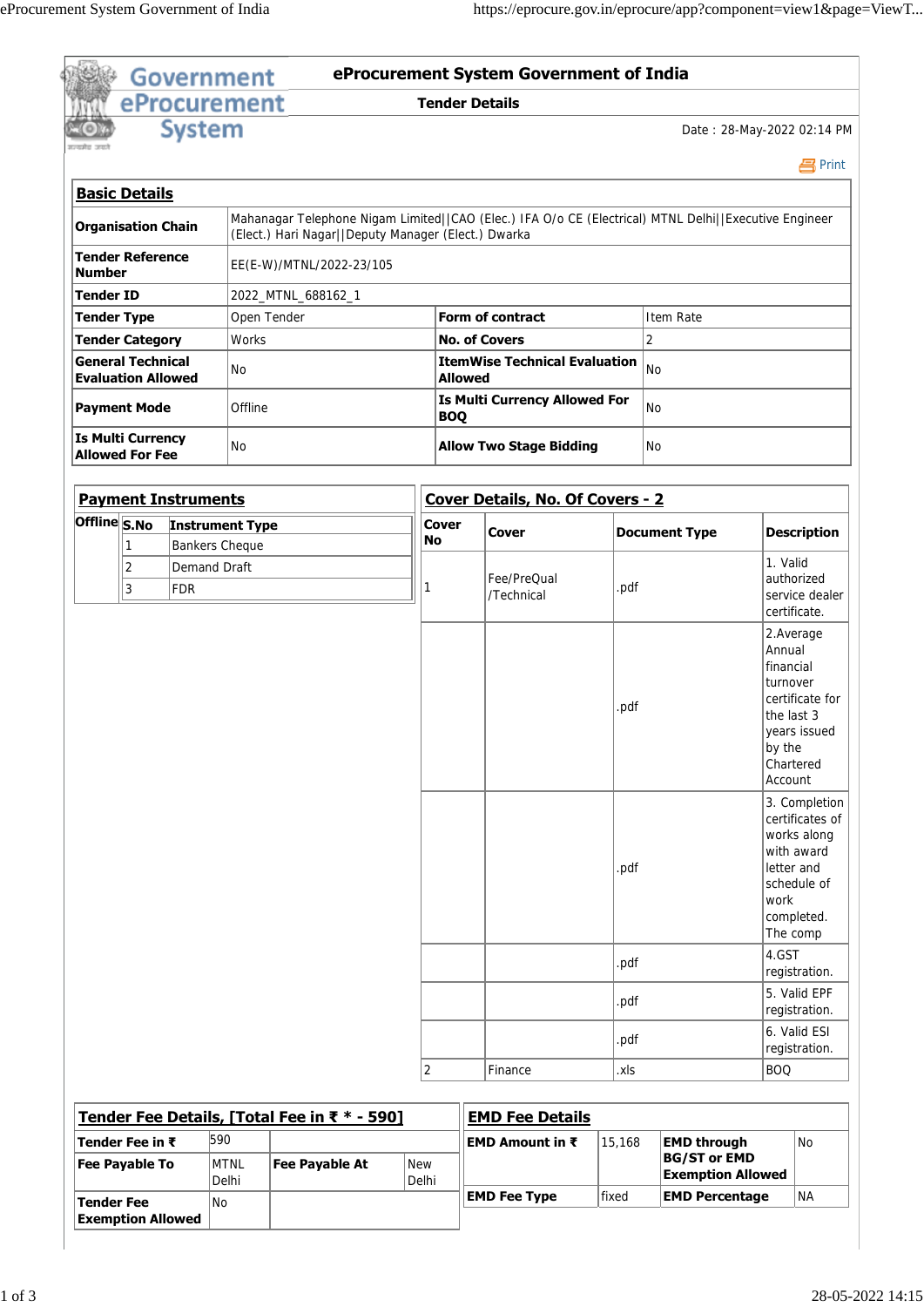|                                                                                              |   |                           |                                                                                            |                           |                                | <b>EMD Payable To</b>         |            | <b>MTNL</b><br>Delhi         |                      | <b>EMD Payable At</b> |         | <b>New</b><br>Delhi                |
|----------------------------------------------------------------------------------------------|---|---------------------------|--------------------------------------------------------------------------------------------|---------------------------|--------------------------------|-------------------------------|------------|------------------------------|----------------------|-----------------------|---------|------------------------------------|
|                                                                                              |   |                           |                                                                                            |                           |                                |                               |            |                              |                      |                       |         | Click to view modification history |
| Work /Item(s)                                                                                |   |                           |                                                                                            |                           |                                |                               |            |                              |                      |                       |         |                                    |
| Title                                                                                        |   |                           | Comp. maintenance of 1x500 KVA and 1 X 250 KVA DEA sets at T.E. bldg. sec-6 Dwarka, Delhi. |                           |                                |                               |            |                              |                      |                       |         |                                    |
| <b>Work Description</b>                                                                      |   |                           | Comp. maintenance of 1x500 KVA and 1 X 250 KVA DEA sets at T.E. bldg. sec-6 Dwarka, Delhi. |                           |                                |                               |            |                              |                      |                       |         |                                    |
| <b>Pre Qualification</b><br><b>Details</b>                                                   |   |                           | As per Tender document                                                                     |                           |                                |                               |            |                              |                      |                       |         |                                    |
| <b>Independent External</b><br><b>Monitor/Remarks</b>                                        |   |                           | <b>NA</b>                                                                                  |                           |                                |                               |            |                              |                      |                       |         |                                    |
| <b>Show Tender Value in</b><br><b>Public Domain</b>                                          |   |                           | <b>No</b>                                                                                  |                           |                                |                               |            |                              |                      |                       |         |                                    |
| Tender Value in ₹                                                                            |   |                           | 7,58,400                                                                                   | <b>Product Category</b>   |                                | <b>Electrical Works</b>       |            | Sub category                 |                      | <b>NA</b>             |         |                                    |
| <b>Contract Type</b>                                                                         |   |                           | Tender                                                                                     | <b>Bid Validity(Days)</b> |                                | 90                            |            | <b>Period Of Work(Days)</b>  |                      | 1461                  |         |                                    |
| Location                                                                                     |   |                           | New Delhi   Pincode                                                                        |                           |                                | 110075                        |            | <b>Pre Bid Meeting Place</b> |                      | <b>NA</b>             |         |                                    |
| <b>Pre Bid Meeting</b><br><b>Address</b>                                                     |   |                           | <b>NA</b><br><b>Pre Bid Meeting Date</b>                                                   |                           |                                | <b>NA</b>                     |            | <b>Bid Opening Place</b>     |                      |                       |         | T E Building Hari Nagar            |
| <b>Should Allow NDA</b><br><b>Allow Preferential</b><br><b>No</b><br><b>Bidder</b><br>Tender |   |                           | <b>No</b>                                                                                  |                           |                                |                               |            |                              |                      |                       |         |                                    |
| <b>Critical Dates</b>                                                                        |   |                           |                                                                                            |                           |                                |                               |            |                              |                      |                       |         |                                    |
| <b>Publish Date</b>                                                                          |   |                           |                                                                                            |                           | 26-May-2022 05:30 PM           | <b>Bid Opening Date</b>       |            |                              |                      | 04-Jun-2022 03:00 PM  |         |                                    |
| Document Download / Sale Start<br>Date                                                       |   |                           |                                                                                            | 26-May-2022 05:40 PM      | <b>Date</b>                    | Document Download / Sale End  |            |                              | 03-Jun-2022 03:00 PM |                       |         |                                    |
| <b>Clarification Start Date</b>                                                              |   |                           | <b>NA</b>                                                                                  |                           |                                | <b>Clarification End Date</b> |            |                              | <b>NA</b>            |                       |         |                                    |
| <b>Bid Submission Start Date</b>                                                             |   |                           |                                                                                            | 26-May-2022 06:00 PM      | <b>Bid Submission End Date</b> |                               |            | 03-Jun-2022 03:00 PM         |                      |                       |         |                                    |
|                                                                                              |   |                           |                                                                                            |                           |                                |                               |            |                              |                      |                       |         |                                    |
| <b>Tender Documents</b>                                                                      |   |                           |                                                                                            |                           |                                |                               |            |                              |                      |                       |         |                                    |
| NIT<br>Document                                                                              |   | <b>S.No Document Name</b> |                                                                                            |                           |                                | <b>Description</b>            |            |                              |                      |                       | (in KB) | <b>Document Size</b>               |
|                                                                                              | 1 |                           | Tendernotice_1.pdf                                                                         |                           |                                | NIT                           |            |                              |                      |                       |         | 114.84                             |
| <b>Work Item</b><br><b>Documents</b>                                                         |   |                           | <b>S.No Document Type</b>                                                                  |                           | <b>Document Name</b>           |                               |            | <b>Description</b>           |                      |                       | (in KB) | <b>Document Size</b>               |
|                                                                                              | 1 | <b>BOO</b>                |                                                                                            |                           | BOQ_724198.xls                 |                               | <b>BOO</b> |                              |                      |                       | 281.00  |                                    |
|                                                                                              | 2 |                           | <b>Tender Documents</b>                                                                    |                           | Tenderdocument105.pdf          |                               |            | Tender document              |                      |                       | 394.12  |                                    |

| Bid Openers List |                                |                        |                        |  |  |
|------------------|--------------------------------|------------------------|------------------------|--|--|
| S.No             | Bid Opener Login Id            | <b>Bid Opener Name</b> | Certificate Name       |  |  |
|                  | rs300968@gmail.com             | Rajeev Sharma          | <b>RAJEEV SHARMA</b>   |  |  |
| 2.               | krishan_tanwar2006@yahoo.co.in | Krishan Kumar Tanwar   | KRISHAN KUMAR TANWAR   |  |  |
| 3.               | sds9105@gmail.com              | <b>ISOMDUTT SHARMA</b> | <b>SOM DUTT SHARMA</b> |  |  |

| <b>Tender Properties</b>                        |               |                                     |     |  |
|-------------------------------------------------|---------------|-------------------------------------|-----|--|
| <b>Auto Tendering</b><br><b>Process allowed</b> | No            | <b>Show Technical bid status</b>    | Yes |  |
| <b>Show Finance bid</b><br>status               | Yes           | <b>Show Bids Details</b>            | Yes |  |
| BoQ Comparative Chart<br><b>model</b>           | <b>Normal</b> | BoQ Compartive chart decimal places |     |  |
| BoQ Comparative Chart<br>Rank Type              |               | Form Based BoO                      | lNo |  |